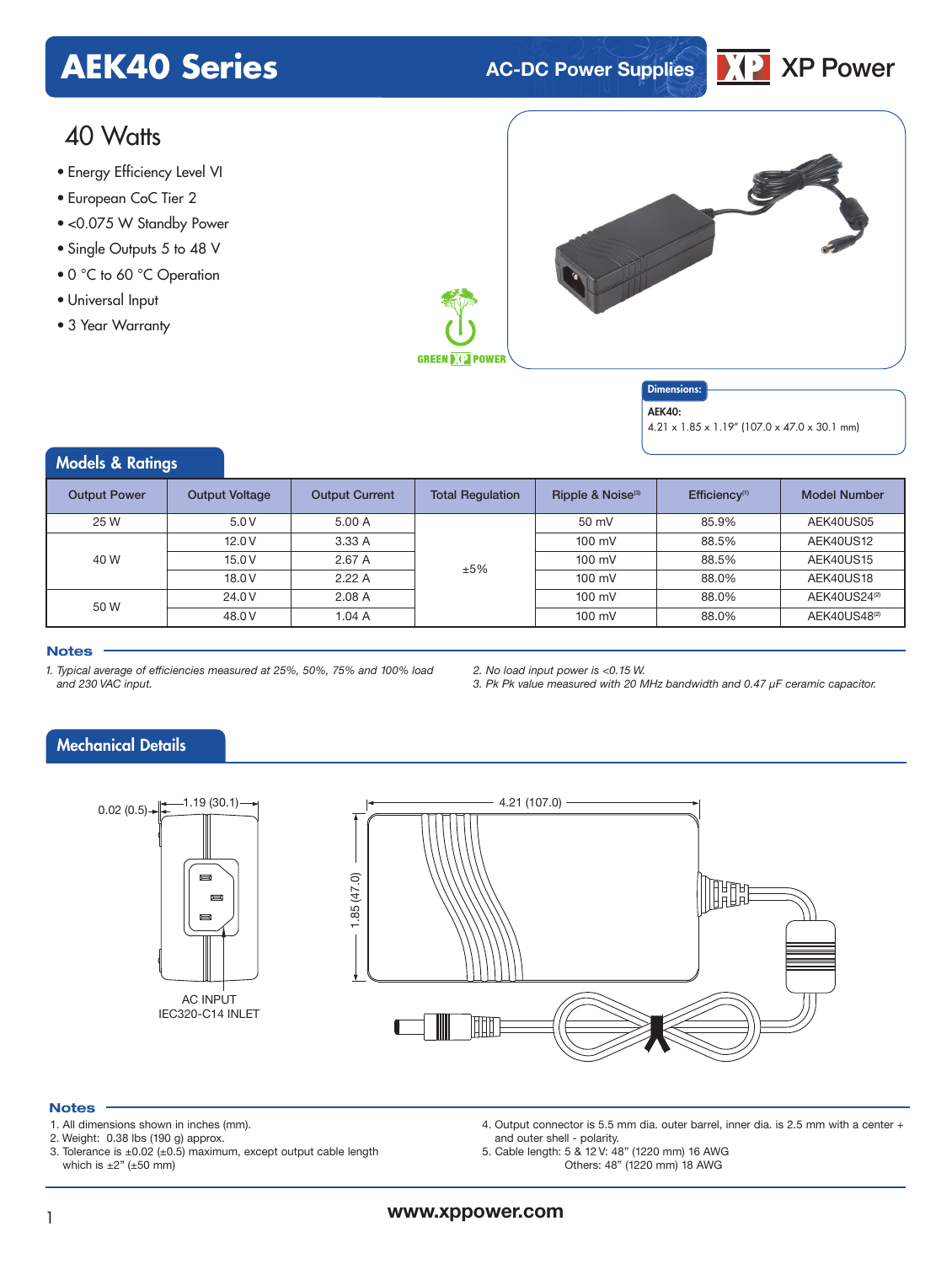## **AEK40 Series**



### Input Characteristic **Minimum** Typical Maximum Units Notes & Conditions Input Voltage 90 264 VAC Input Frequency 47 63 Hz Input Current 100 VAC/240 VAC Inrush Current 110 A 230 VAC, cold start at 25 °C<br>
Leakage Current 110 A 240 VAC, cold start at 25 °C Leakage Current 1997 Current 1.1 Current 1.1 Current 1.1 Current 1.1 Current 1.1 Current 1.1 Current 1.1 Current 1.1 Current 1.1 Current 1.1 Current 1.1 Current 1.1 Current 1.1 Current 1.1 Current 1.1 Current 1.1 Current 1 No Load Input Power<br>
No Load Input Power T2.0A/250 VAC internal fuse in line<br>
Input Protection T2.0A/250 VAC internal fuse in line T2.0A/250 VAC internal fuse in line

| Output                          |                                           |      |                |                 |                                                                                  |
|---------------------------------|-------------------------------------------|------|----------------|-----------------|----------------------------------------------------------------------------------|
| Characteristic                  | Min.                                      | Typ. | Max.           | <b>Units</b>    | <b>Notes &amp; Conditions</b>                                                    |
| Output Voltage                  | 5                                         |      | 48             | <b>VDC</b>      | See Models and Ratings table                                                     |
| <b>Initial Set Accuracy</b>     |                                           |      | $+2$           | $\overline{\%}$ | At 60% load                                                                      |
| Minimum Load                    |                                           |      |                |                 | No minimum load required                                                         |
| <b>Start Up Delay</b>           |                                           |      | $\overline{2}$ | s               |                                                                                  |
| Hold Up Time                    | 12                                        |      |                | ms              | Full load and 115 VAC                                                            |
| Line Regulation                 |                                           |      | ±1             | $\frac{0}{0}$   | From minimum to maximum input voltage at full load                               |
| <b>Load Regulation</b>          |                                           |      | $\pm 4$        | $\overline{\%}$ | Load regulation measured from 10% to 100% load                                   |
| <b>Transient Response</b>       |                                           |      | 5              | $\%$            | Maximum deviation, recovering to less than 1% within<br>500 µs for 25% step load |
| Ripple and Noise                |                                           |      |                | mV pk-pk        | See Models and Ratings table                                                     |
| Overshoot                       |                                           | 5    |                | $\%$            | At turn on / turn off                                                            |
| <b>Overload Protection</b>      | 110                                       |      | 150            | $\%$            |                                                                                  |
| <b>Short Circuit Protection</b> | Trip and restart (hiccup), auto resetting |      |                |                 |                                                                                  |
| <b>Temperature Coefficient</b>  |                                           | 0.04 |                | $%$ /°C         |                                                                                  |

| <b>Environmental</b>      |                                                                     |                |                |              |                                                     |
|---------------------------|---------------------------------------------------------------------|----------------|----------------|--------------|-----------------------------------------------------|
| Characteristic            | <b>Minimum</b>                                                      | <b>Typical</b> | <b>Maximum</b> | <b>Units</b> | <b>Notes &amp; Conditions</b>                       |
| Operating Temperature     |                                                                     |                | $+60$          | °C           | Derate from 100% load at 40 °C to 67% load at 60 °C |
| Cooling                   | Natural convection                                                  |                |                |              |                                                     |
| <b>Operating Humidity</b> |                                                                     |                | 95             | %RH          | Non-condensing                                      |
| Storage Temperature       | $-40$                                                               |                | $+85$          | ℃            |                                                     |
| <b>Operating Altitude</b> |                                                                     |                | 5000           | m            |                                                     |
| Shock                     | IEC68-2-27, 30 g, 11 ms half sine, 3 times in each of 6 axes        |                |                |              |                                                     |
| Vibration                 | IEC68-2-6, 10-500 Hz, 5 g 10 mins/sweep, 60 mins for each of 3 axes |                |                |              |                                                     |

### **Derating Curve**

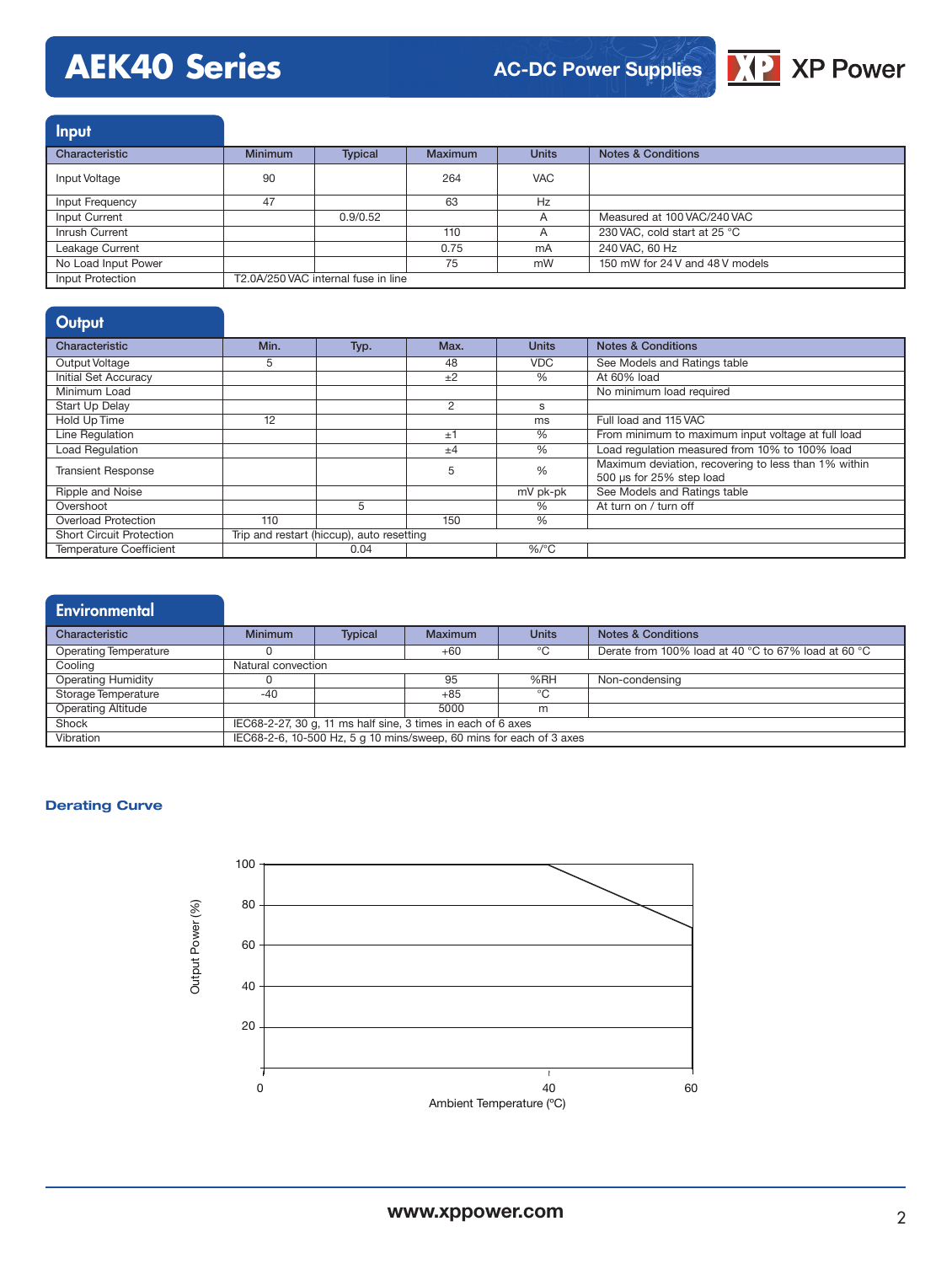# **AEK40 Series**



General

| Characteristic              | <b>Minimum</b> | <b>Typical</b> | <b>Maximum</b> | <b>Units</b>      | <b>Notes &amp; Conditions</b>            |
|-----------------------------|----------------|----------------|----------------|-------------------|------------------------------------------|
| Efficiency                  |                | 88             |                | %                 | See Models and Ratings table and curves. |
| Isolation: Input to Ground  | 1500           |                |                | <b>VAC</b>        |                                          |
| Isolation: Input to Output  | 3000           |                |                | <b>VAC</b>        |                                          |
| Isolation: Output to Ground | 500            |                |                | <b>VDC</b>        |                                          |
| <b>Switching Frequency</b>  |                | 65             |                | kHz               |                                          |
| Power Density               |                | 4.3            |                | $W/in^3$          |                                          |
| Mean Time Between Failure   | 100            |                |                | kHrs              | MIL-HDBK-217F at 25 °C GB                |
| Weight                      |                | 0.38(190)      |                | $I\mathsf{b}$ (g) |                                          |

#### **Efficiency Curves**

### **AEK40US12**



### **AEK40US24**



### EMC: Emissions

| <b>Phenomenon</b> | Standard    | <b>Test Level</b> | <b>Notes &amp; Conditions</b> |
|-------------------|-------------|-------------------|-------------------------------|
| Emissions         | EN55022     | Level B           | Conducted & Radiated          |
| Harmonic Current  | EN61000-3-2 | Class A           |                               |
| Voltage Flicker   | EN61000-3-3 |                   |                               |